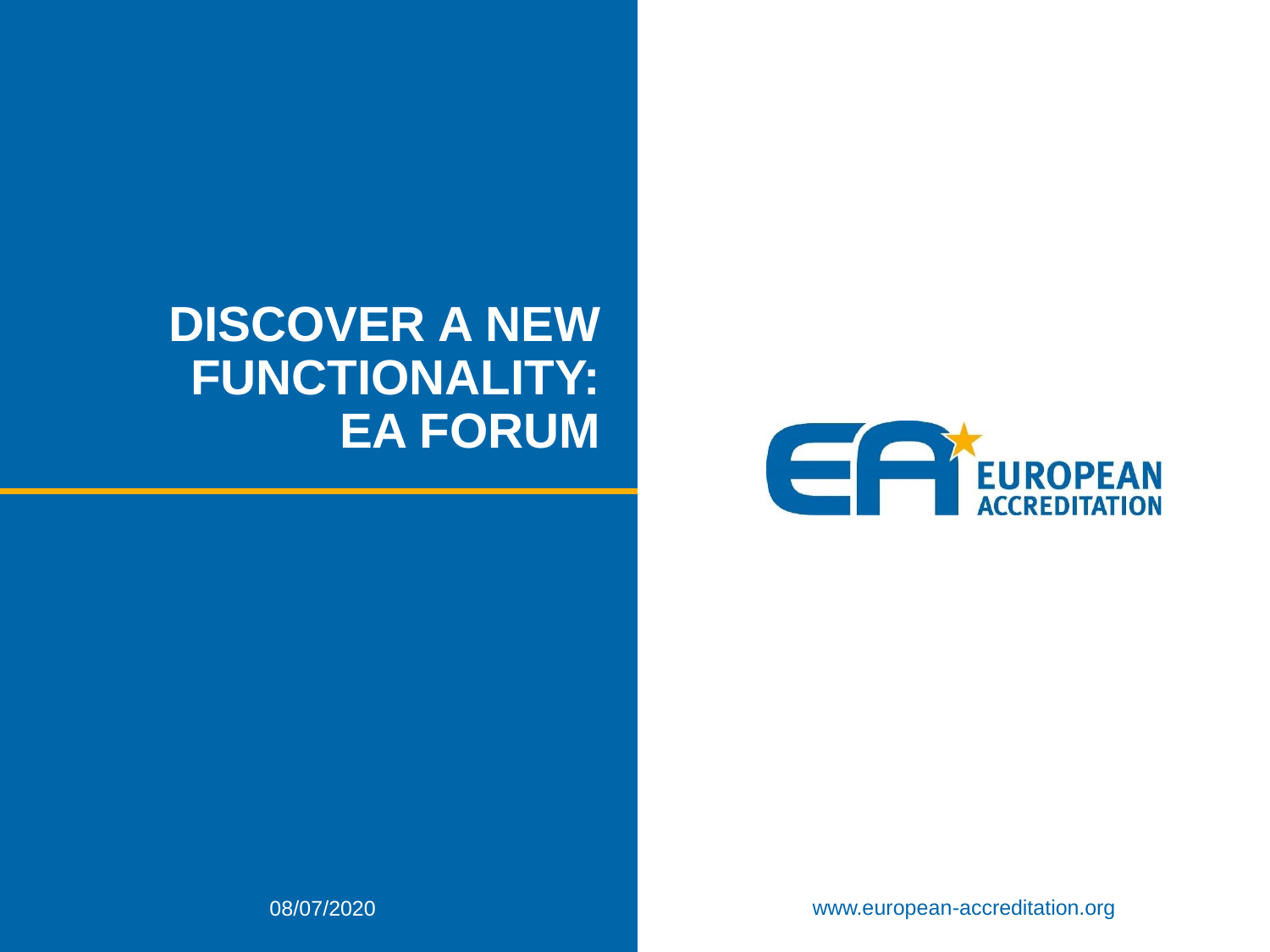#### **Table of Content**

- **[Objectives of the E-plAtform](#page-2-0)**
- **How to [access](#page-4-0) to the Forum**
- **How to [animate](#page-5-0) the Forum**
- **[How to use the Forum](#page-6-0)**
- **How to [subscribe](#page-15-0) to a topic**
- **[How to edit the notification options?](#page-16-0)**
- **[How to subscribe](#page-17-0) to a sub-forum**

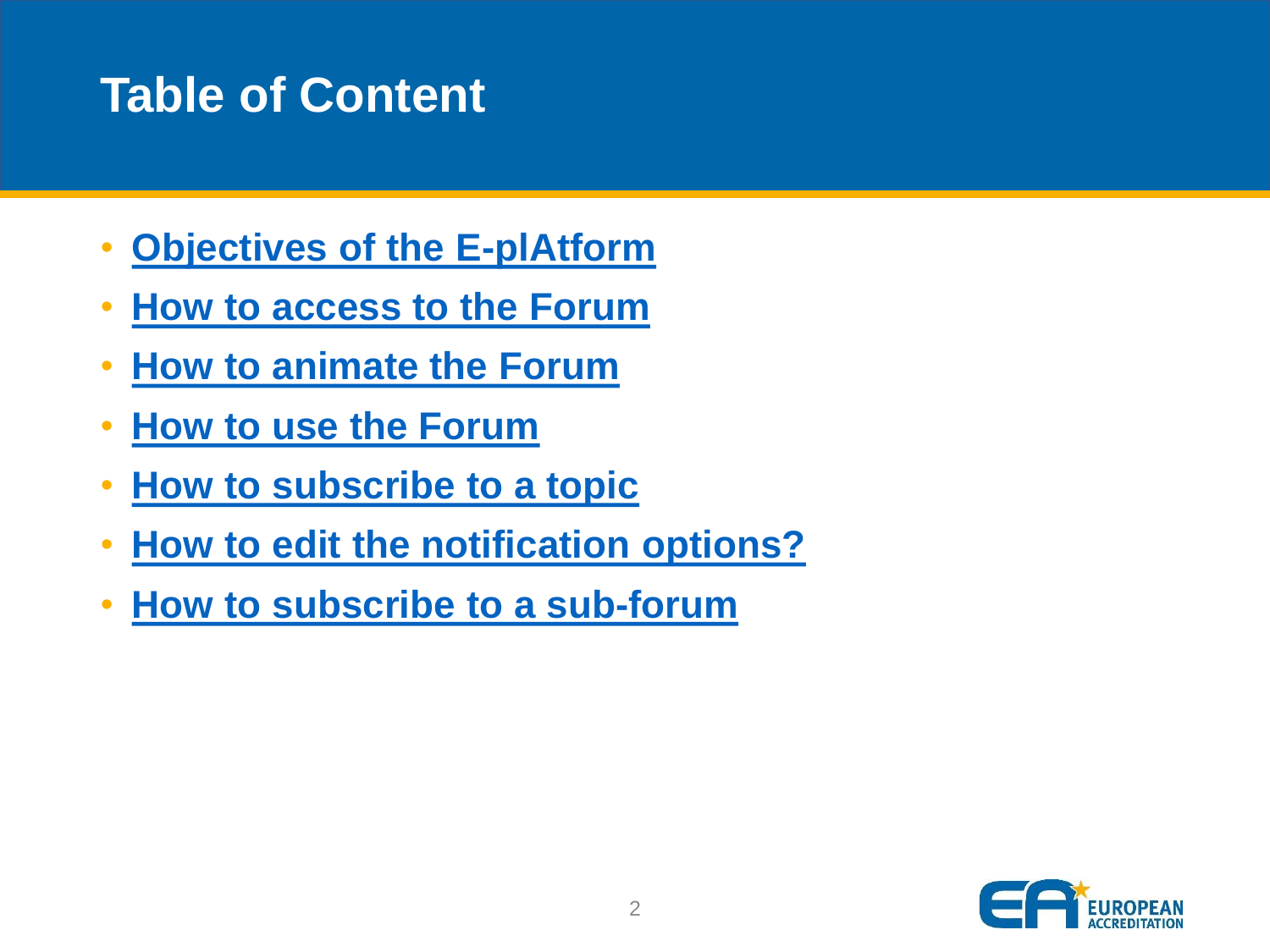#### <span id="page-2-0"></span>**Objectives of the "E-plAtform 2018": Improve and optimize EA intranet**

- **Propose a more "user-friendly" environment to enhance members collaboration**
	- − **Extend User rights**: easiest update of member data, creation by NAB of account for employees, automatic right to vote/survey/comment/event
	- − **Propose new functionalities** : forum for discussions between EA members and online comments
	- − **Improve the current collaborative tools**: online registration to EA events
	- − **Transform EA Intranet into a midpoint to get information**: use the homepage as a personalized dashboard with relevant information (twitter preview, events calendar, direct access to events/surveys/votes, quick link to useful documents, etc)
		- *If you are a MAC Member, you will see events, surveys and votes concerning the MAC*
	- − **Increase security and ensure compliance with GDPR**

**After a successful 1st stage launched on 8th October, now it's time for the 2nd stage !**

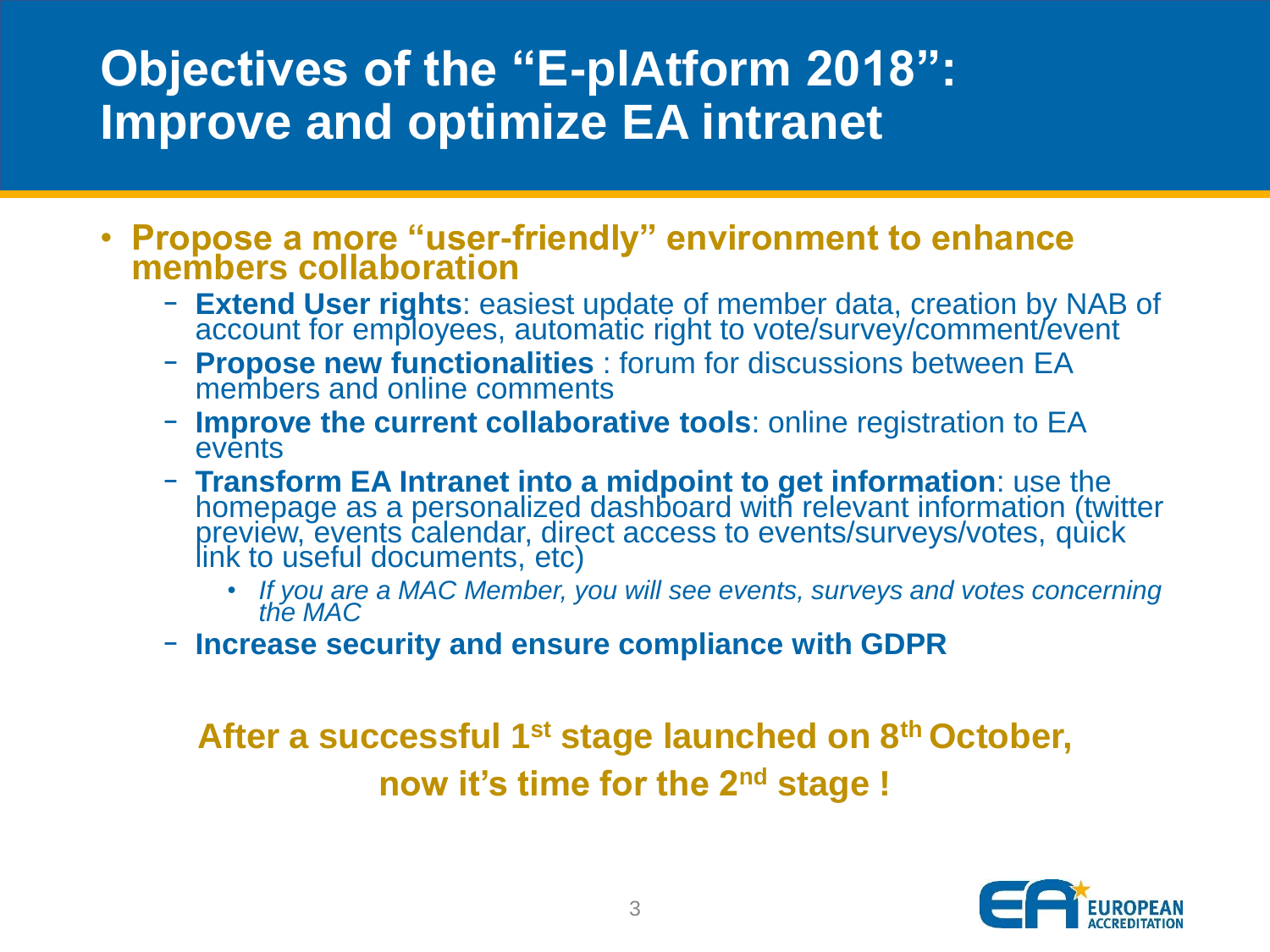# **E-plAtform 2018 - stage 2: Forum, why this new functionality?**



- Objective:
	- facilitate discussion between members and share information
- Advantages:
	- Avoid email / spam issues
	- Store easily all information exchanged in one single place and build up  $E\overline{A}$ knowledge database
- Possibility to create forum on a permanent or temporary basis for:
	- committees,
	- task force groups,
	- technical networks.

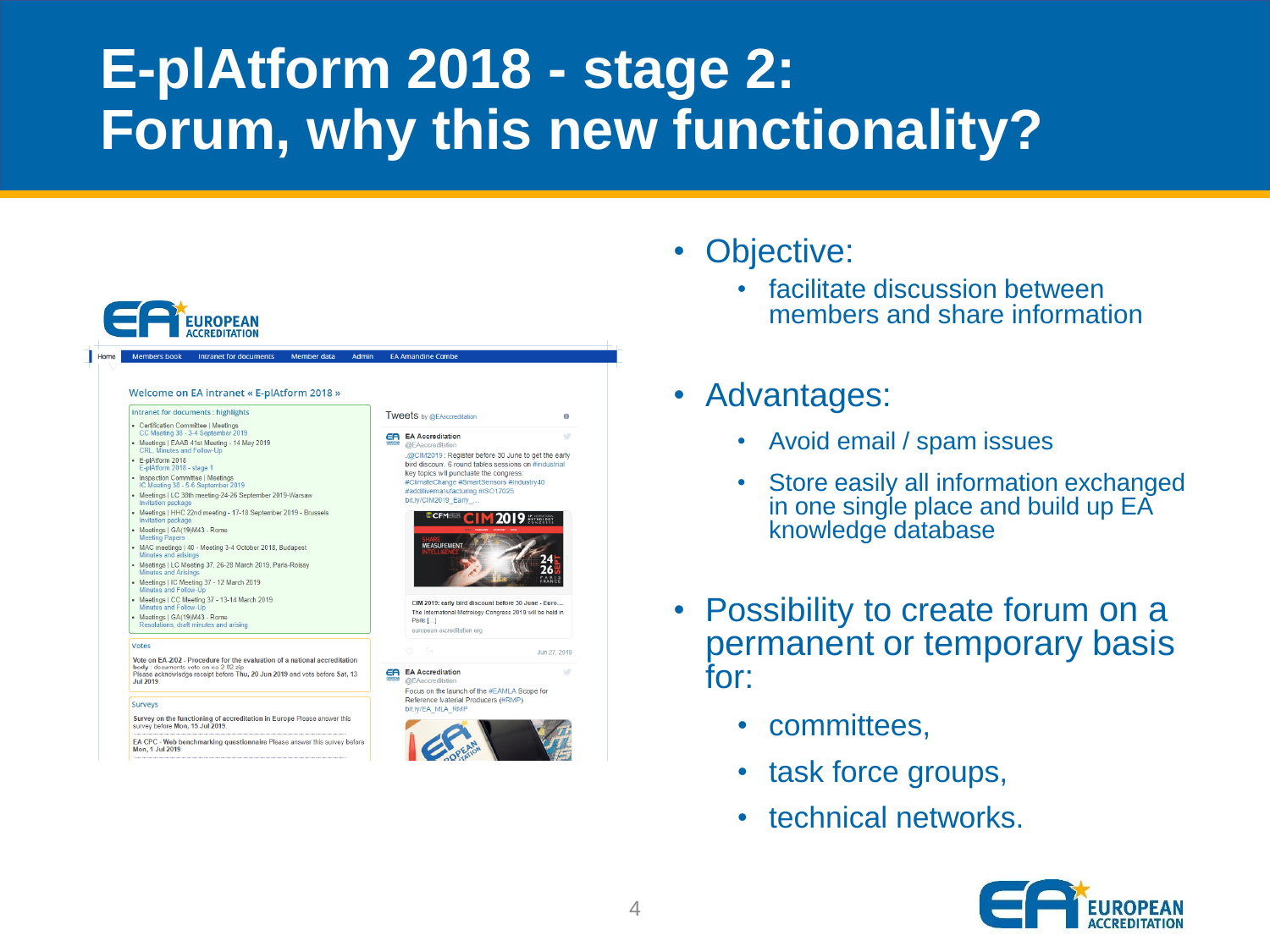<span id="page-4-0"></span>

- Forum will be accessible on the top of the new intranet homepage (red frame)
- Forums and sub-forums will be created by EA Secretariat at the demand of Committee Chairs, Vice-Chair or the TFG Conveners
	- First forums created for the
		- Communications & Publications **Committee**
		- Horizontal Harmonization Committee
		- Certification Committee
		- Laboratory Committee
	- Topics will be created by moderators (Chair, Vice-Chair of the Committee or Convener of the TFG, with support of the Committee Secretary)
- Forums, sub-forums and topics will be :
	- animated by moderators
	- with support of the Committee Secretary.

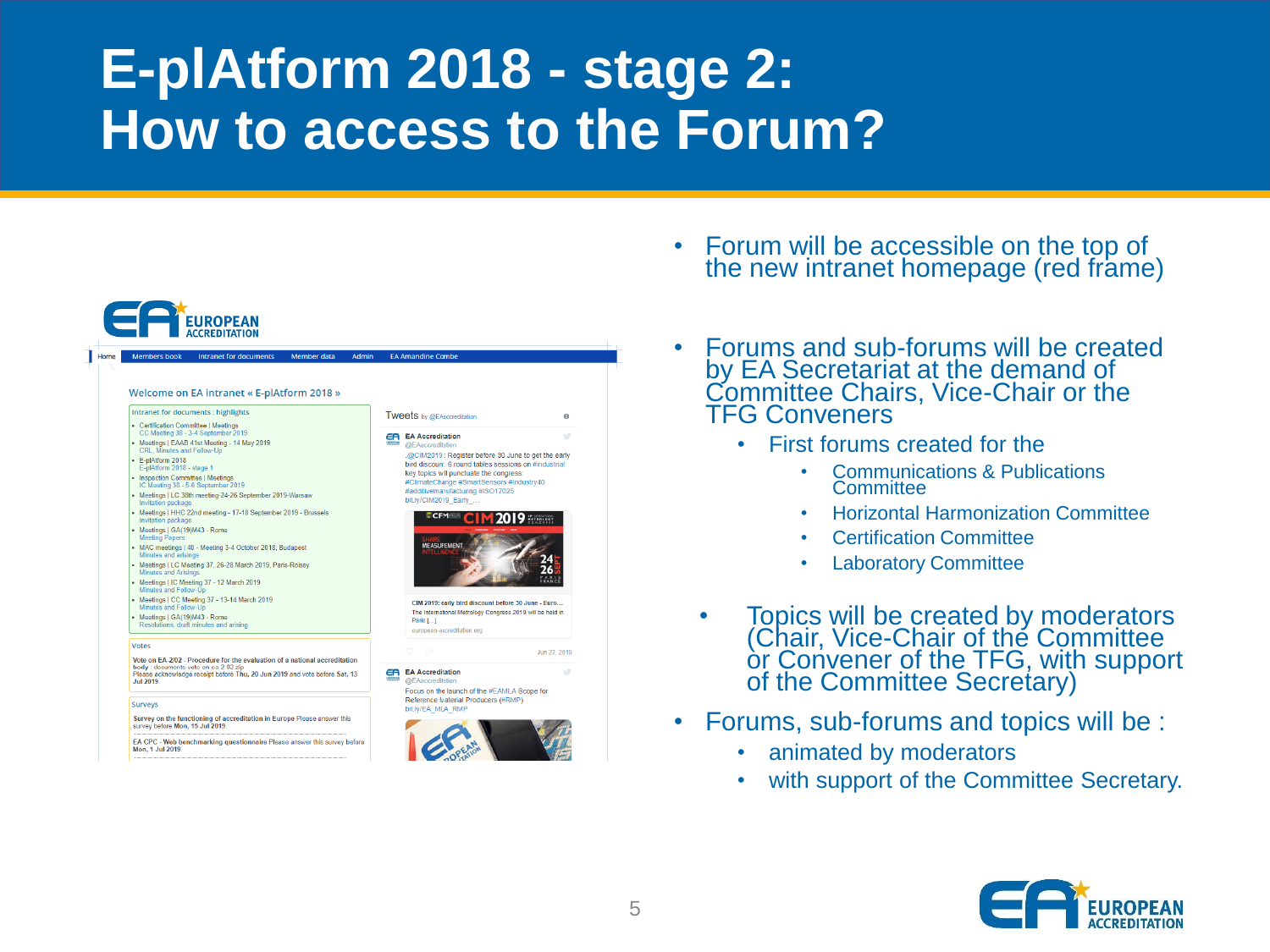- <span id="page-5-0"></span>• The Moderators are the leaders of the topics
	- − However if a member wants to manage this task, this is the decision of the Moderators in charge. Special access will then be given by Amandine Combe, EA Marketing and Communications Manager (at Moderators' request)
- The role of the Moderator is to:
	- − Define the subjects/items discussed in the Topic
	- − Launch the discussions based on few questions to help members to express themselves
	- − Reoriented the discussions to stay focus on the item discussed
	- − Decide when the discussion is finished
- Forum and Sub-forums are created, and accesses are given by Amandine Combe, EA Marketing and Communications Manager. To create a new sub-forum, the leader of the topic or the secretary shall send an email to [amandine.combe@European-accreditation.org](mailto:amandine.combe@European-accreditation.org)

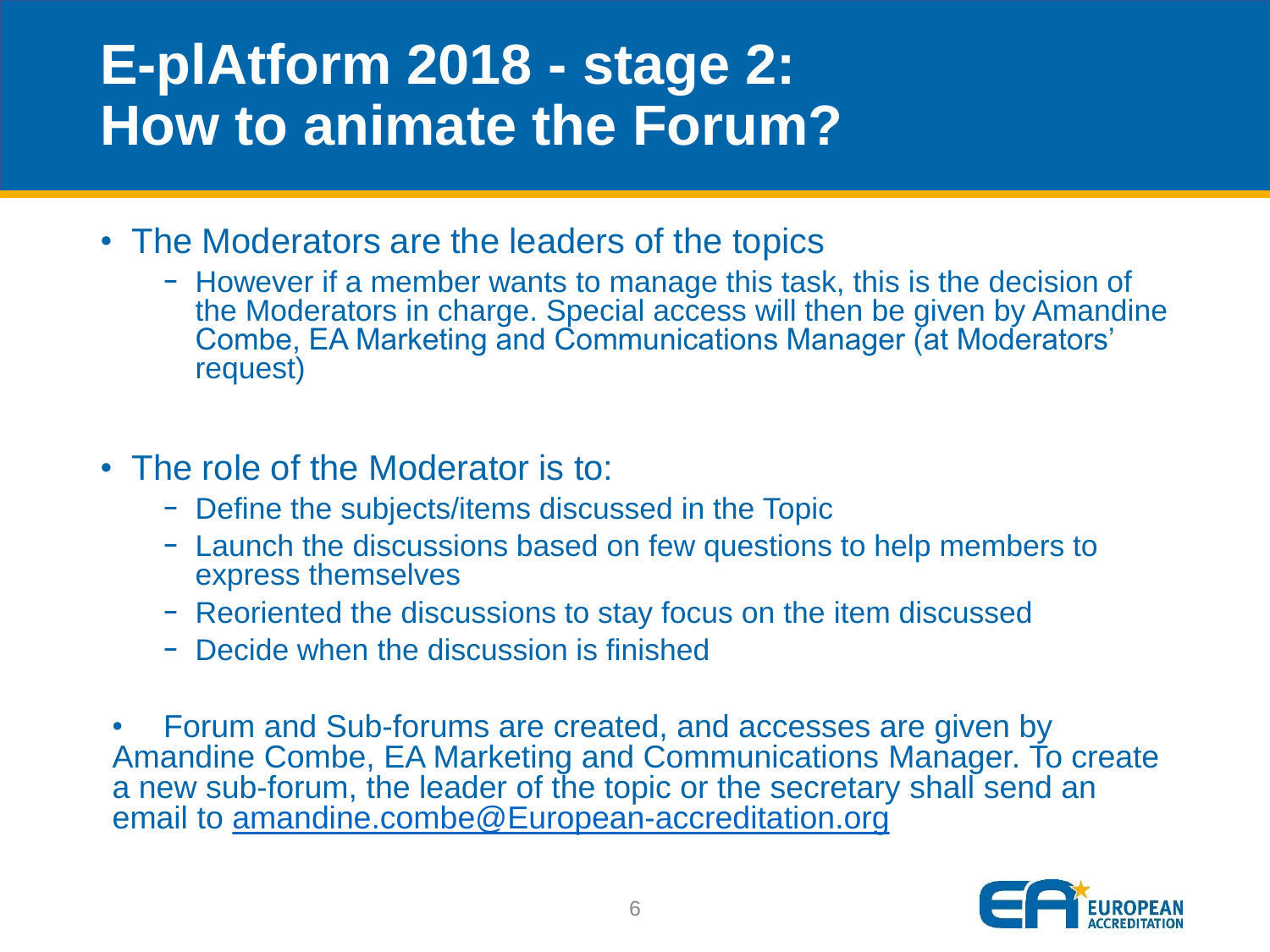<span id="page-6-0"></span>

| Q A                                     |                       | <b>EA INTRANET</b>           |
|-----------------------------------------|-----------------------|------------------------------|
| Members The team FAQ ACP MCP Contact us |                       |                              |
| Board index                             |                       |                              |
| HORINZONTAL HARMONISATION COMMITTEE     |                       | e <sup>n</sup>               |
| <b>Accreditation Mark</b>               | <b>Appeals</b>        | <b>Cross Frontier Issues</b> |
| EA                                      | EA                    | EA                           |
|                                         |                       |                              |
| <b>No posts</b>                         | <b>No posts</b>       | <b>No posts</b>              |
| <b>ISO/IEC 17011 Interpretation</b>     | <b>NAB Status</b>     | <b>Notification</b>          |
| EA                                      | EA                    | EA                           |
| <b>No posts</b>                         | <b>No posts</b>       | <b>No posts</b>              |
| <b>Reactivation of an Accreditation</b> | <b>Sector Schemes</b> | <b>Subcontracting</b>        |
| after Termination                       |                       |                              |
| EA                                      | EA                    | EA                           |
| 1 Posts<br>1 Topics                     | <b>No posts</b>       | No posts                     |
| <b>Multisite Accreditation</b>          | <b>Others</b>         |                              |
| EA                                      | EA                    |                              |
|                                         |                       |                              |
| <b>No posts</b>                         | <b>No posts</b>       |                              |
| LABORATORY COMMITTEE                    |                       | ¥,                           |
| Workshop 17025                          | Questions             | <b>LC TN Forensic</b>        |
| EA*                                     | EA                    | EA                           |
|                                         |                       |                              |
| No posts                                | No posts              | <b>No posts</b>              |
| <b>IOINT TOPICS</b>                     |                       |                              |
| <b>20th Anniversary</b>                 |                       |                              |
| EA                                      |                       |                              |
| No posts                                |                       |                              |

- Depending the committee / TFG you belong, you will have access to the dedicated forums
	- *Ex: if I'm a CPC Member, I will have access to the CPC forum*
	- *But I will not have access to the CC Forum*
- To enter a specific topic, click on a sub-forum
- When a new reply has been posted in a discussion, the EA logo on the Board Index and inside the topic will be yellow

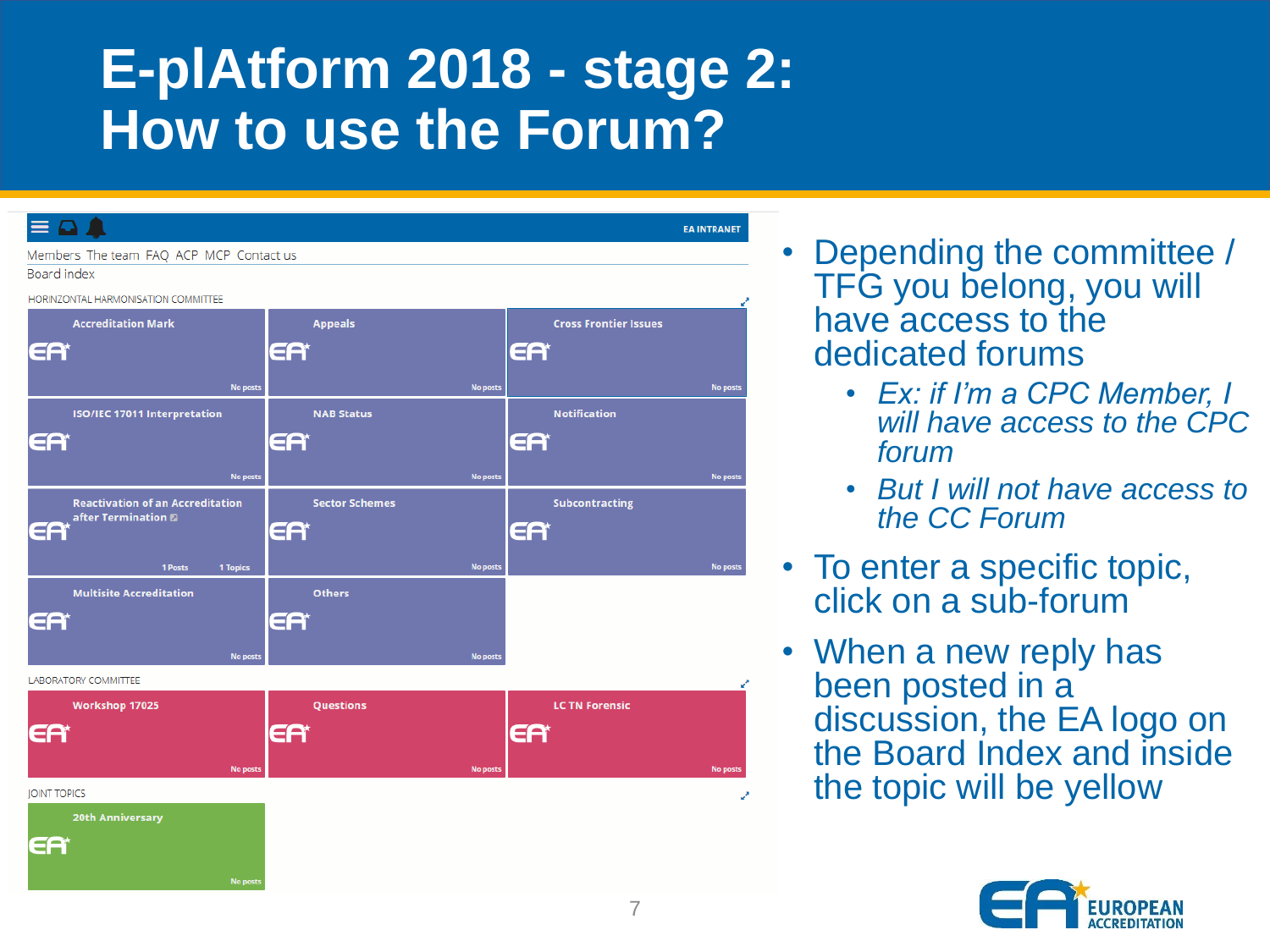

#### Forum and Sub-forums will be created by the EA Secretariat

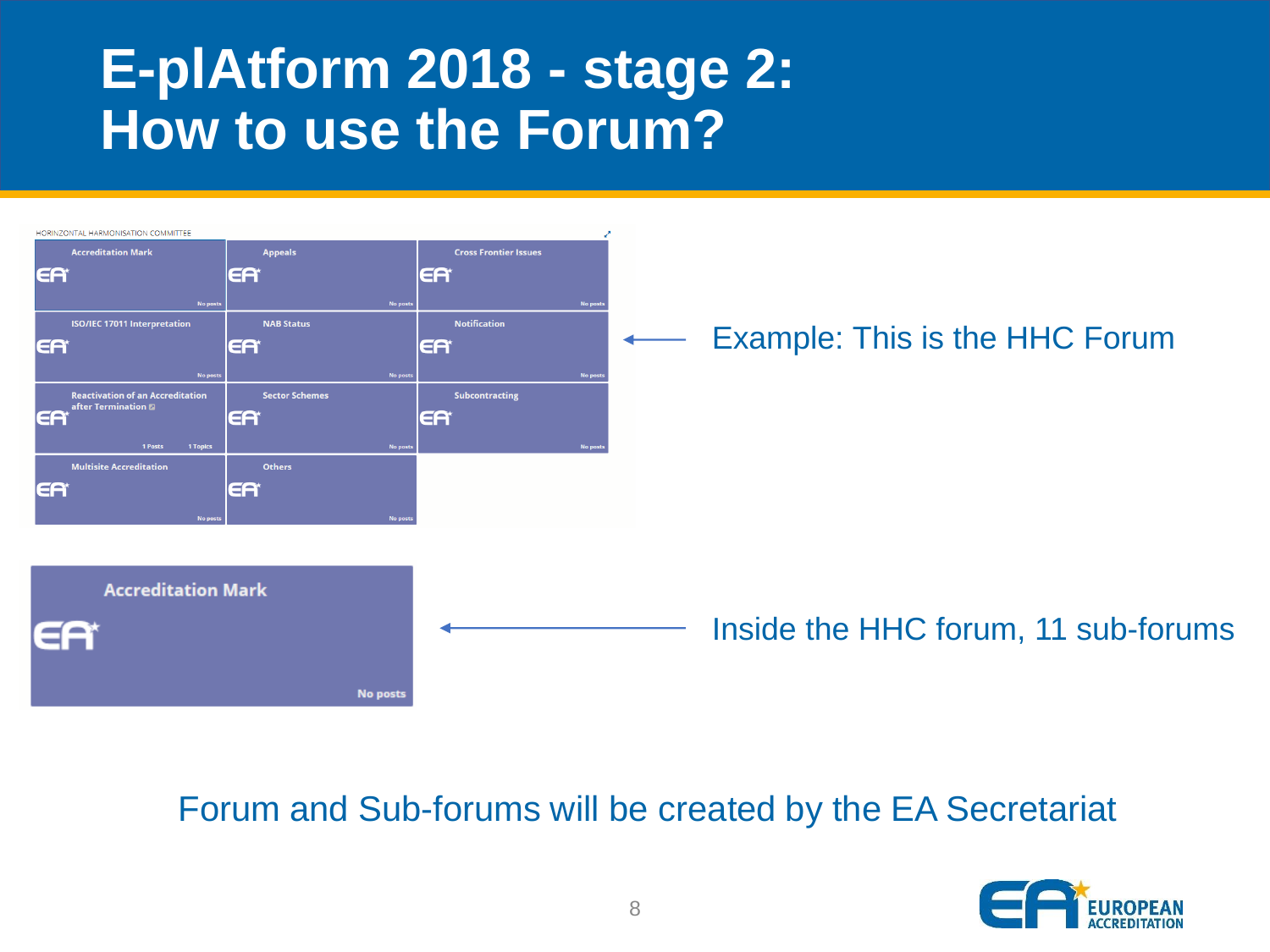Inside each sub-forum, topics can be created



#### Topics will be created by Moderators

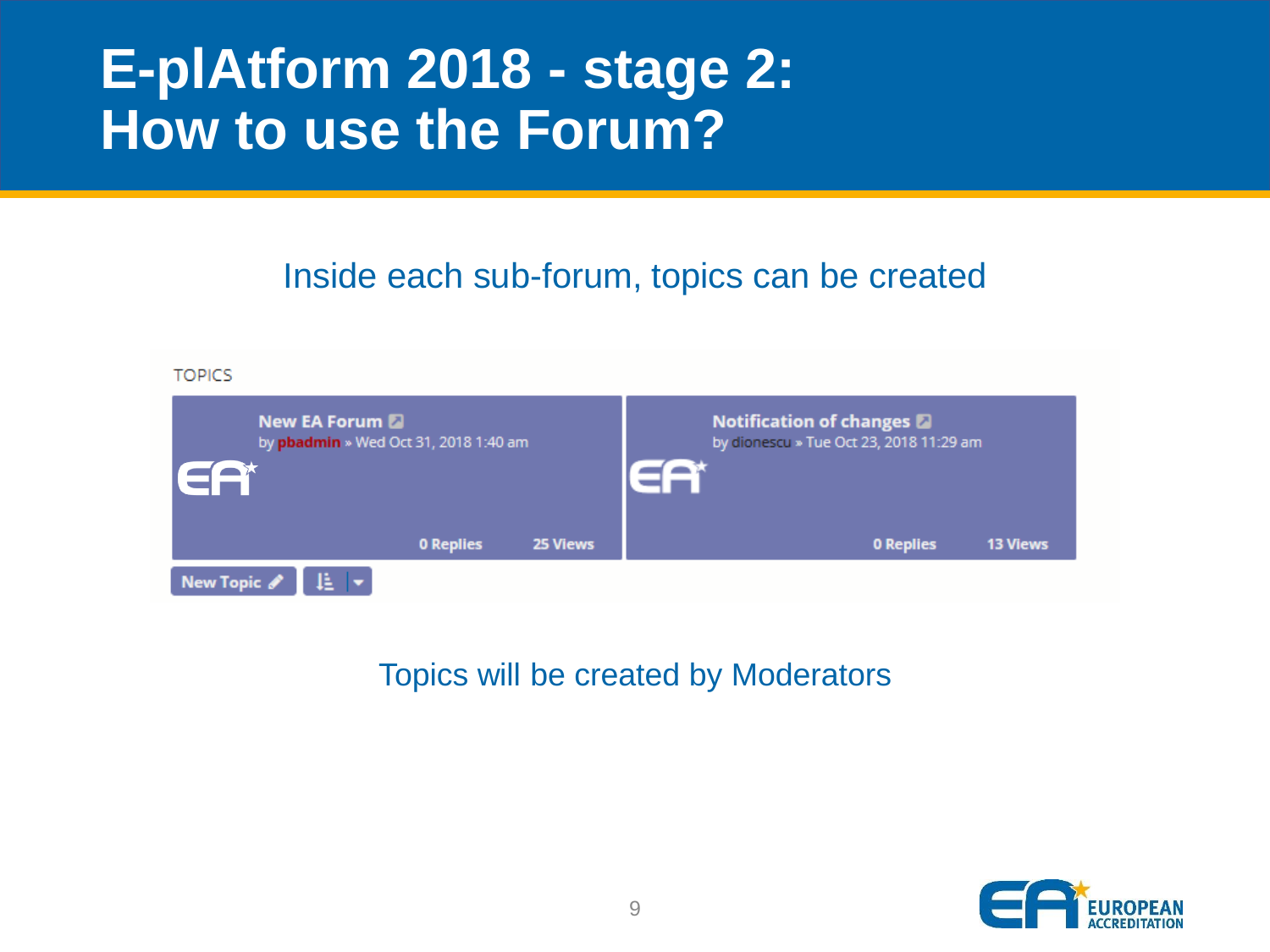

• To participate to the discussion, click on the topic and on "Post Reply" (in purple) and a new window will open.

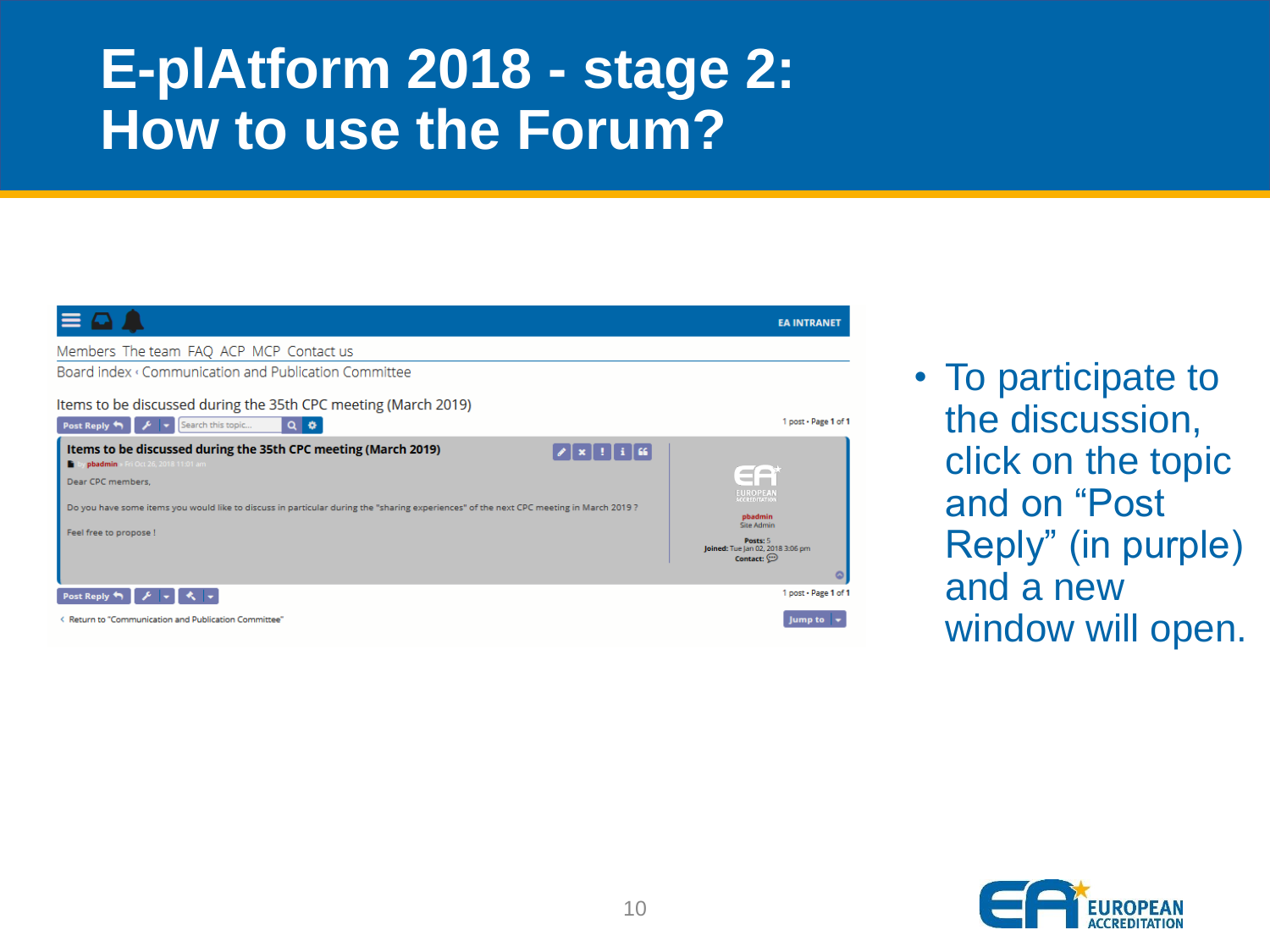|                                                                                                                                                                                                                              | <b>EA INTRANET</b>                                          |
|------------------------------------------------------------------------------------------------------------------------------------------------------------------------------------------------------------------------------|-------------------------------------------------------------|
| Members The team FAQ ACP Contact us                                                                                                                                                                                          |                                                             |
| Board index < Communication and Publication Committee                                                                                                                                                                        |                                                             |
| Items to be discussed during the 35th CPC meeting (March 2019)                                                                                                                                                               |                                                             |
| Subject:<br>Re: Items to be discussed during the 35th CPC meeting (Ma                                                                                                                                                        |                                                             |
| QG⊙ ⊕ ≣[≣[≉[ <b>⊠</b> ]<br>Normal v<br>$\mathbf{B}$<br>$\bullet$                                                                                                                                                             | Θ<br>$\circledcirc$<br><b>BBCode</b><br><b>Topic review</b> |
| Save draft Preview Submit                                                                                                                                                                                                    |                                                             |
| <b>Options</b><br><b>Attachments</b><br>Disable BBCode<br>Disable smilies<br>Do not automatically parse URLs<br>Attach a signature (signatures can be altered via the UCP)<br>Notify me when a reply is posted<br>Lock topic |                                                             |
| <b>ITEMS TO BE DISCUSSED DURING THE 35TH CPC MEETING (MARCH</b>                                                                                                                                                              | <b>EXPAND VIEW</b>                                          |
| Items to be discussed during the 35th CPC meeting (March 2019)<br>Fri Oct 26, 2018 11:01 am<br><b>Distribution</b><br>Dear CPC members,                                                                                      | $\mathbf{i}$ 66                                             |
| Do you have some items you would like to discuss in particular during the "sharing experiences" of the next CPC meeting in March 2019 ?<br>Feel free to propose!                                                             |                                                             |

- Then, you just have to type your question/ comment/ answer
- You can :
	- save your message without publishing it by clicking on "Save draft"
	- have an overview of your message by clicking on "Preview"
- To structure your text, you can format it with:
	- Bold / italics / underlined, bullet point options
	- **Hyperlinks**
	- **Pictures**
- When your message is ready, you just have to click on "Submit" to publish it

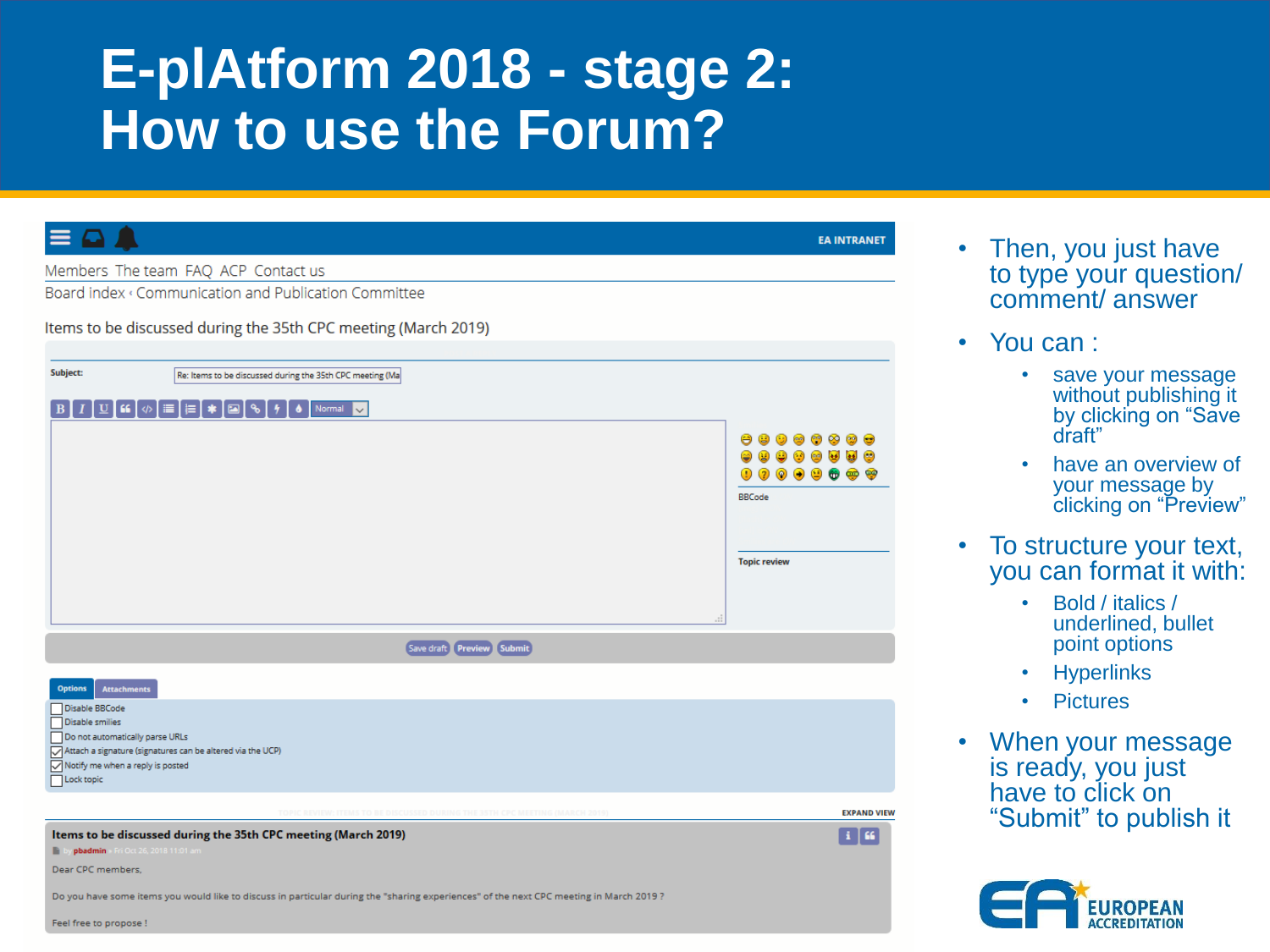| $\equiv$                                                                                                                                                                                                                                                                | <b>EA INTRANET</b>                                                                       |
|-------------------------------------------------------------------------------------------------------------------------------------------------------------------------------------------------------------------------------------------------------------------------|------------------------------------------------------------------------------------------|
| Members The team FAQ ACP Contact us                                                                                                                                                                                                                                     |                                                                                          |
| Board index < Communication and Publication Committee                                                                                                                                                                                                                   |                                                                                          |
| Items to be discussed during the 35th CPC meeting (March 2019)                                                                                                                                                                                                          |                                                                                          |
| Subject:<br>Re: Items to be discussed during the 35th CPC meeting (Ma                                                                                                                                                                                                   |                                                                                          |
| U G   ∅   ≣   ≡   ≉   ⊠   %  <br><b>b</b> Normal<br>$\overline{\mathcal{A}}$<br>$\mathbf{B}$                                                                                                                                                                            | Θ<br>(GrG)<br>۵<br>$\odot$<br>0000000<br>$\circ$<br><b>BBCode</b><br><b>Topic review</b> |
| <b>Save draft</b> Preview Submit                                                                                                                                                                                                                                        |                                                                                          |
| <b>Options</b><br><b>Attachments</b><br>Disable BBCode<br>Disable smilies<br>Do not automatically parse URLs<br>Attach a signature (signatures can be altered via the UCP)<br>$\boxed{\smile}$ Notify me when a reply is posted<br>Lock topic                           |                                                                                          |
| TOPIC REVIEW: ITEMS TO BE DISCUSSED DURING THE 35TH CPC MEETING (MARCH 2019                                                                                                                                                                                             | <b>EXPAND VIEW</b>                                                                       |
| Items to be discussed during the 35th CPC meeting (March 2019)<br>by pbadmin > Fri Oct 26, 2018 11:01 a<br>Dear CPC members.<br>Do you have some items you would like to discuss in particular during the "sharing experiences" of the next CPC meeting in March 2019 ? | 66                                                                                       |

#### Some advices:

- Be synthetic and explicit in your answer ; long messages will be difficult to read
- If there are different questions, do not forget to mention the question / person you answer to.
- As these forum are for professional use so we did not manage moderation settings, so everybody is free to speak but should do it in respectful and confidential terms.
- If no one answered your reply on a post, you will be able to edit/delete it. Otherwise it will be impossible (except for Moderators)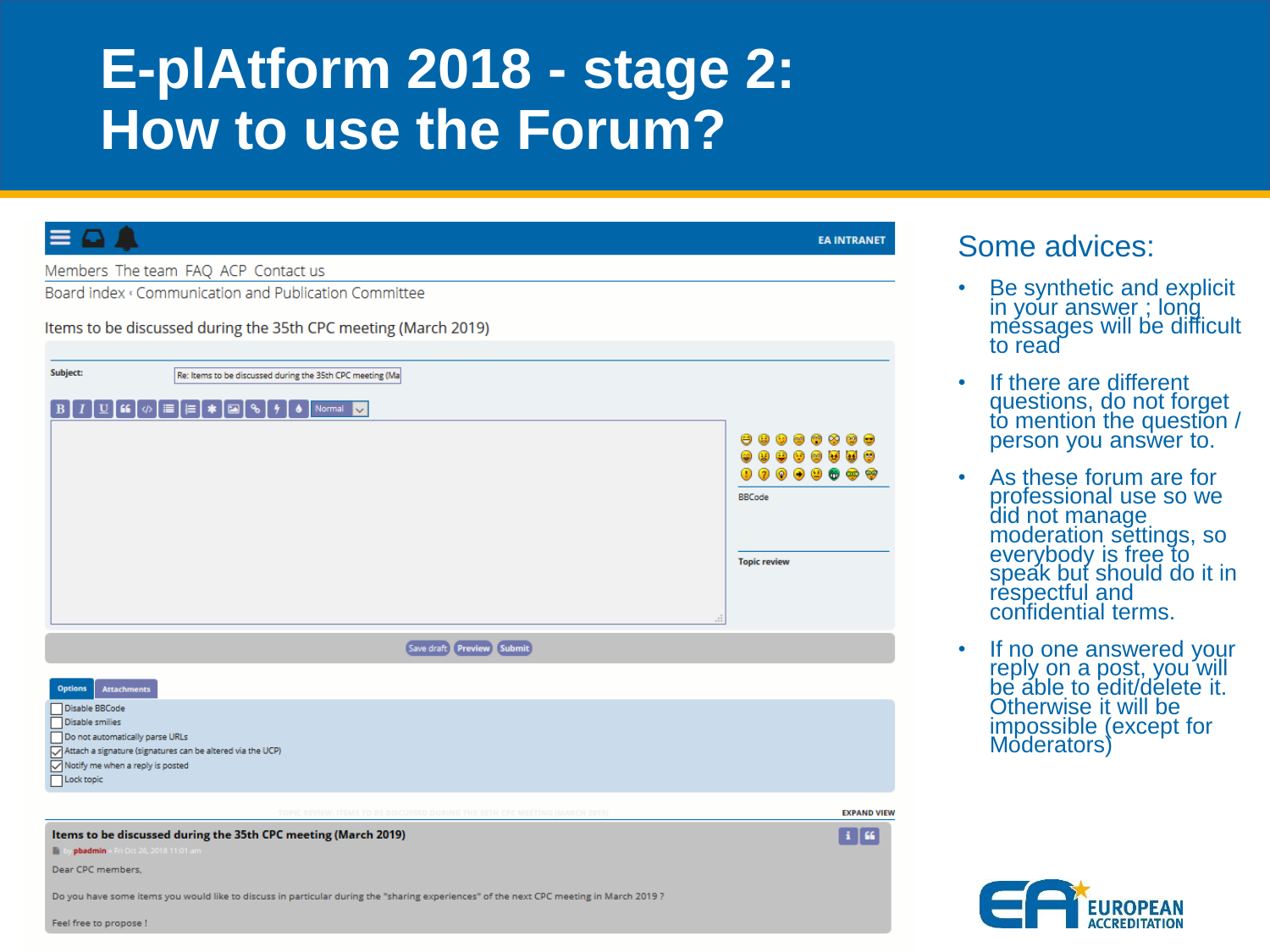#### **To attach a picture, several options:**

- Click on Attachments > Add files and select the file you would like to add. You won't have a preview of the picture inside the post

| <b>Attachments</b><br><b>Options</b> |                                                                                                                                              |                          |                     |             |               |
|--------------------------------------|----------------------------------------------------------------------------------------------------------------------------------------------|--------------------------|---------------------|-------------|---------------|
|                                      | If you wish to attach one or more files enter the details below. You may also attach files by dragging and dropping them in the message box. |                          |                     |             |               |
| \dd file                             |                                                                                                                                              |                          |                     |             |               |
|                                      | <b>FILENAME</b>                                                                                                                              |                          | <b>FILE COMMENT</b> | <b>SIZE</b> | <b>STATUS</b> |
| dthsdtydy.PNG                        |                                                                                                                                              | Place inline Delete file |                     | 300 KB      |               |
|                                      |                                                                                                                                              |                          |                     |             |               |
|                                      |                                                                                                                                              |                          |                     |             | ------------- |

- To have the picture directly in the post (not as a link), click on the button with the frame above the text  $\|$  insert the url of the picture you would like to add. The picture shall be on the Internet or your server.

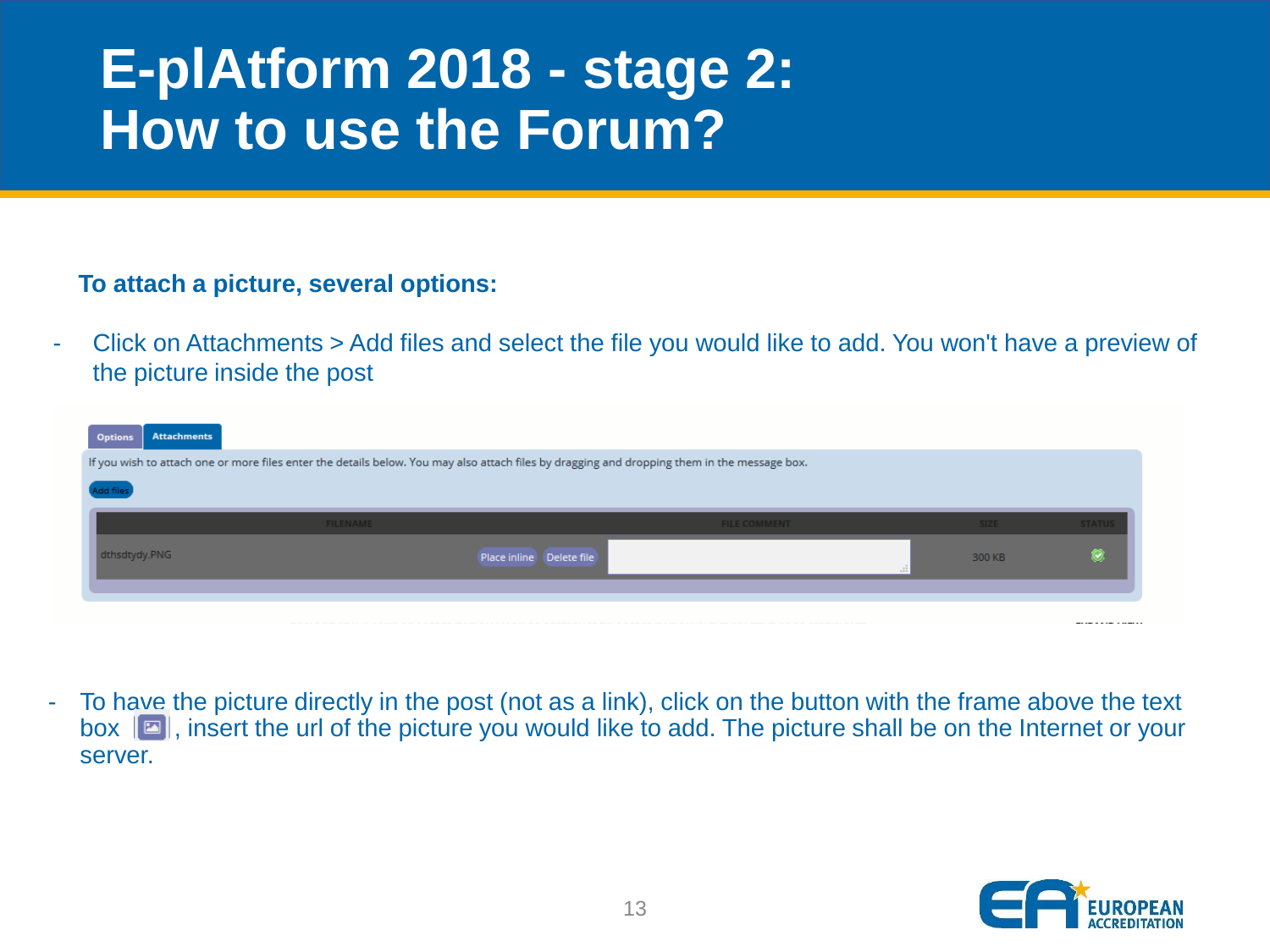| <b>ISO/IEC 17011 Interpretation a</b>   |         |                             | <b>NAB Status 2</b> |         |                       | <b>Notification</b> |                 |
|-----------------------------------------|---------|-----------------------------|---------------------|---------|-----------------------|---------------------|-----------------|
| EA                                      |         |                             | <b>NEW</b>          |         |                       | EA                  |                 |
|                                         | 3 Posts | 2 Topics                    |                     | 8 Posts | <b>3 Topics</b>       |                     | <b>No posts</b> |
| <b>Reactivation of an Accreditation</b> |         | <b>Sector Schemes &amp;</b> |                     |         | <b>Subcontracting</b> |                     |                 |
| after Termination<br>EA                 |         |                             | <b>NEW</b>          |         |                       | EA                  |                 |
|                                         | 2 Posts | 1 Topics                    |                     | 1 Posts | 1 Topics              |                     | <b>No posts</b> |

• When there is a new reply or a new post, a yellow "New" will replace the EA white logo

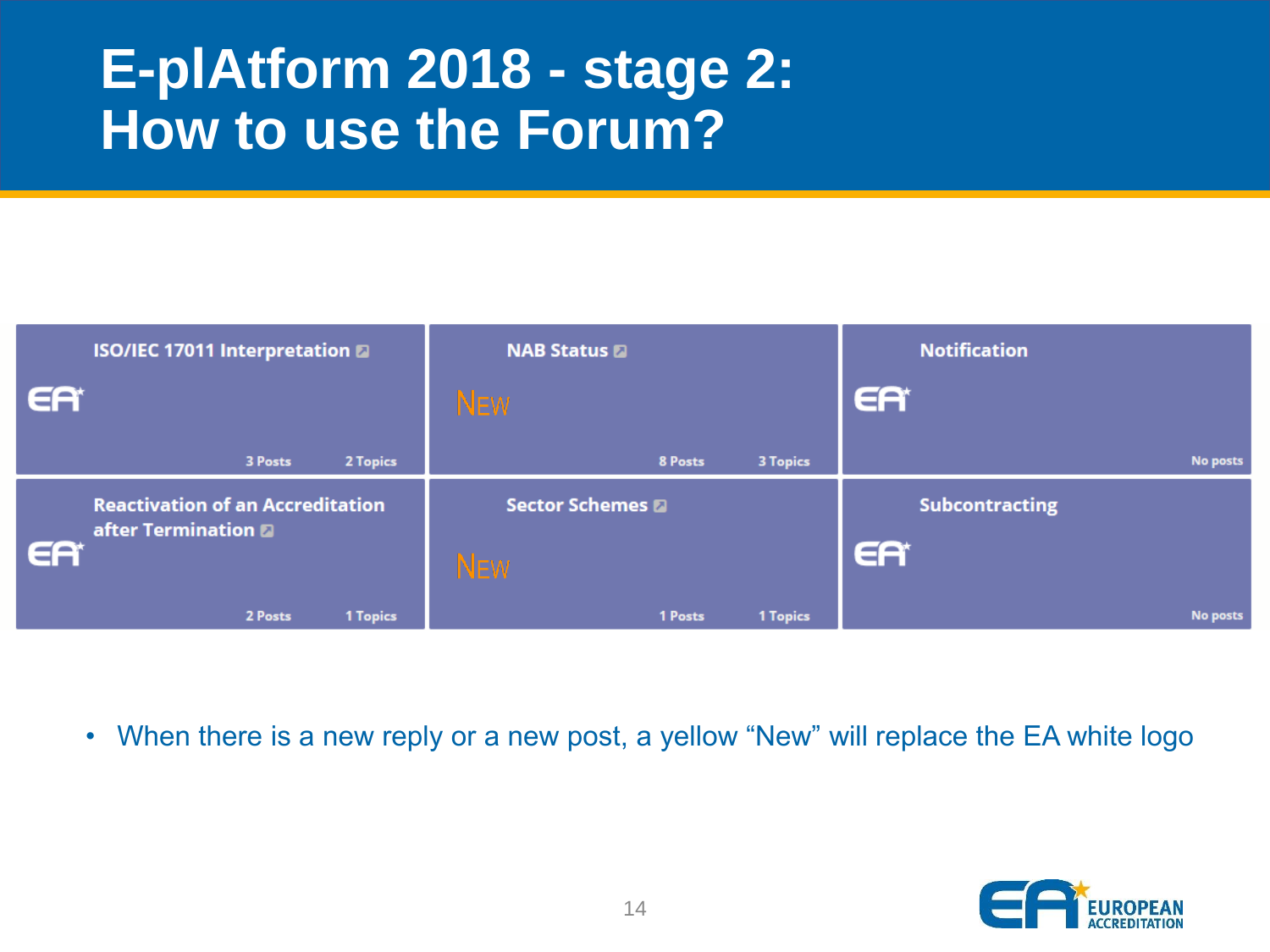

• When a topic is locked or closed, a yellow lock will replace the EA white logo

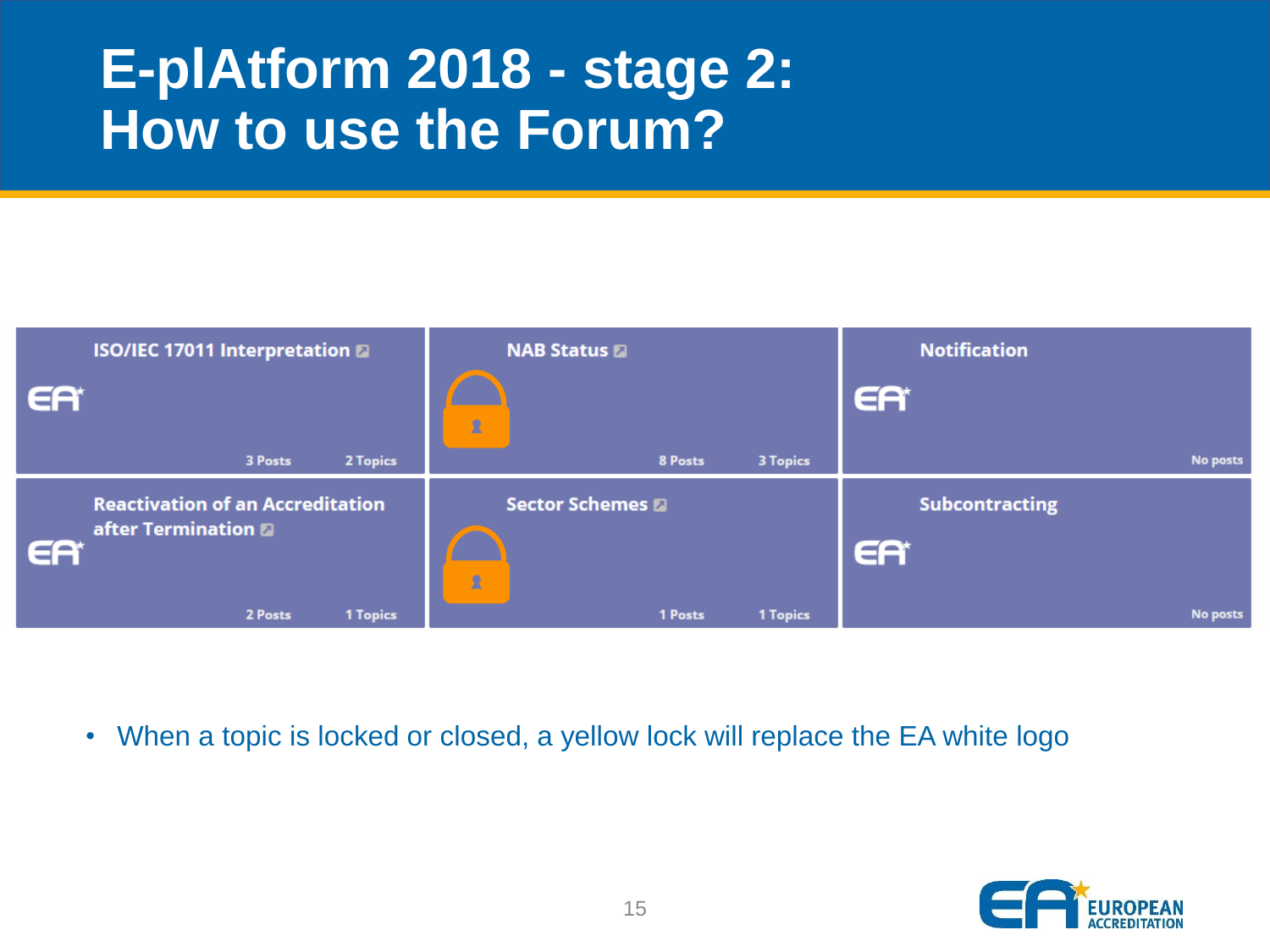## <span id="page-15-0"></span>**E-plAtform 2018 - stage 2: How to subscribe to a topic?**

#### 1.1 Use of Accreditation mark or reference to accreditation in the context of EC certificate

| Post Reply<br>Search this topic<br>$\alpha$                                                                                                                                                                                                                                                                                                                                                                                                                                                                                                                                                                                                                                                                                                                                                                                                                | 2 posts · Page 1 of 1                                                                        |
|------------------------------------------------------------------------------------------------------------------------------------------------------------------------------------------------------------------------------------------------------------------------------------------------------------------------------------------------------------------------------------------------------------------------------------------------------------------------------------------------------------------------------------------------------------------------------------------------------------------------------------------------------------------------------------------------------------------------------------------------------------------------------------------------------------------------------------------------------------|----------------------------------------------------------------------------------------------|
| jark or reference to accreditation in the context of EC<br>1.1 Use of A & Subscribe topic<br>$\pm$ 66<br>certificate<br><b>Q</b> Bookmark topic<br>mtworek<br><b>1</b> Bump topic<br>erence to accreditation in the context of EC certificate<br>1.1 Use of Accre<br>$\boxdot$ Email topic<br>ition purposes, the final document issued is not the usual Conformity assessment report or certificate.<br>While a CAB is a<br>$\bigoplus$ Print view<br>Do you request the EC Certificate or any other EC document which officially confirms the Conformity of the product, to bear the accreditation<br>Mark/logo?<br>Or do you accept that only the intermediate Conformity assessment reports or certificates bear that accreditation mark, to consider that the<br>full activity, and as a result, the EC certificate is covered by the accreditation ? | mtworek<br>Posts: 6<br>Joined: Wed Oct 10, 2018 8:42 am<br>Contact: $\odot$<br>$\circ$       |
| Re: 1.1 Use of Accreditation mark or reference to accreditation in the context of EC<br>certificate<br>y acombe » Wed Jul 17, 2019 8:58 am<br><b>TEST.docx</b><br>(11.57 KiB) Not downloaded yet                                                                                                                                                                                                                                                                                                                                                                                                                                                                                                                                                                                                                                                           | acombe<br>Posts: 5<br>loined: Tue Oct 23, 2018 10:20 am<br>Contact: $\circled{r}$<br>$\circ$ |
| Post Reply                                                                                                                                                                                                                                                                                                                                                                                                                                                                                                                                                                                                                                                                                                                                                                                                                                                 | 2 posts · Page 1 of 1                                                                        |

• To stay informed, we recommend you select emails for all the items in "Posting" Notifications".

To subscribe to a topic you're interested in or you commented and are waiting for a reply, go to the topic, click on the button "Topic tools" (next to "Post Reply") and click on "Subscribe topic". Click [here](#page-17-0) to learn how to subscribe to a sub-forum

• As these forum are dedicated to professional, we did not manage some moderation system

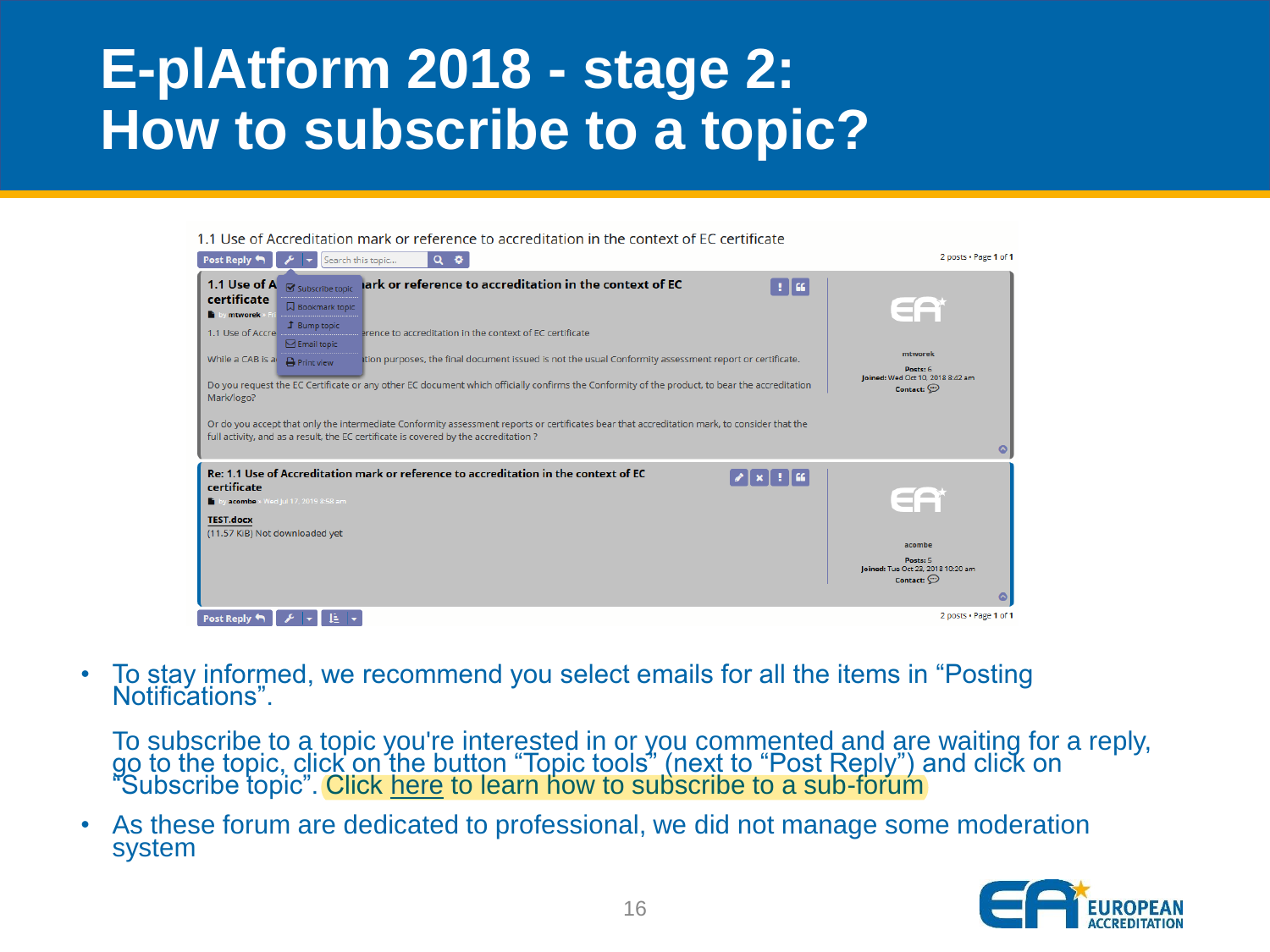## <span id="page-16-0"></span>**E-plAtform 2018 - stage 2: How to edit the notification options?**

| $\equiv$                                                        |                                                                     |                           |                         | <b>EA INTRANET</b>            |
|-----------------------------------------------------------------|---------------------------------------------------------------------|---------------------------|-------------------------|-------------------------------|
| <b>NOTIFICATIONS</b><br><b>Members</b>                          | <b>Settings</b>                                                     |                           |                         |                               |
| Board ind<br>You have no notifications                          |                                                                     |                           |                         |                               |
| User Contromaner                                                | See All                                                             |                           |                         |                               |
|                                                                 |                                                                     |                           |                         |                               |
| <b>Board preferences</b><br><b>Profile</b><br><b>Overview</b>   | <b>Private messages</b><br><b>Usergroups</b>                        | <b>Friends &amp; Foes</b> |                         |                               |
|                                                                 | <b>Edit notification options</b>                                    |                           |                         |                               |
|                                                                 | Here you can set your preferred notification methods for the board. |                           |                         |                               |
| <b>Edit global settings</b>                                     |                                                                     | <b>NOTIFICATION TYPE</b>  | NOTIFICATIONS EMAIL     |                               |
| <b>Edit posting defaults</b>                                    | <b>Posting Notifications</b>                                        |                           |                         |                               |
| <b>Edit display options</b><br><b>Edit notification options</b> | Someone replies to a topic you have bookmarked                      |                           | $\triangledown$         | □                             |
|                                                                 | Someone replies to a topic to which you are subscribed              | $\triangledown$           |                         |                               |
|                                                                 |                                                                     |                           |                         | ☑                             |
| Someone quotes you in a post                                    |                                                                     |                           | ☑                       | ◻                             |
|                                                                 | Someone creates a topic in a forum to which you are subscribed      |                           | ☑                       | ☑                             |
|                                                                 | <b>Moderation Notifications</b>                                     |                           |                         |                               |
|                                                                 | A post or topic needs approval                                      |                           | $\overline{\mathbf{z}}$ | □                             |
|                                                                 | Someone reports a post                                              |                           | ☑                       | □                             |
|                                                                 | <b>Miscellaneous Notifications</b>                                  |                           |                         |                               |
|                                                                 | Someone requests to join a group you lead                           |                           | ☑                       | □                             |
|                                                                 | Someone sends you a private message                                 |                           | $\overline{\mathbf{z}}$ | п                             |
|                                                                 |                                                                     |                           |                         |                               |
|                                                                 |                                                                     |                           |                         | Submit<br>Mark all Homark all |

In the top right menu, you can manage your notification settings by clicking on "Notifications" (with the small bell) in order to manage how you want to be informed if there is any reply on post(s) you're following.

• Then go in "Edit" notification options" to manage the options.

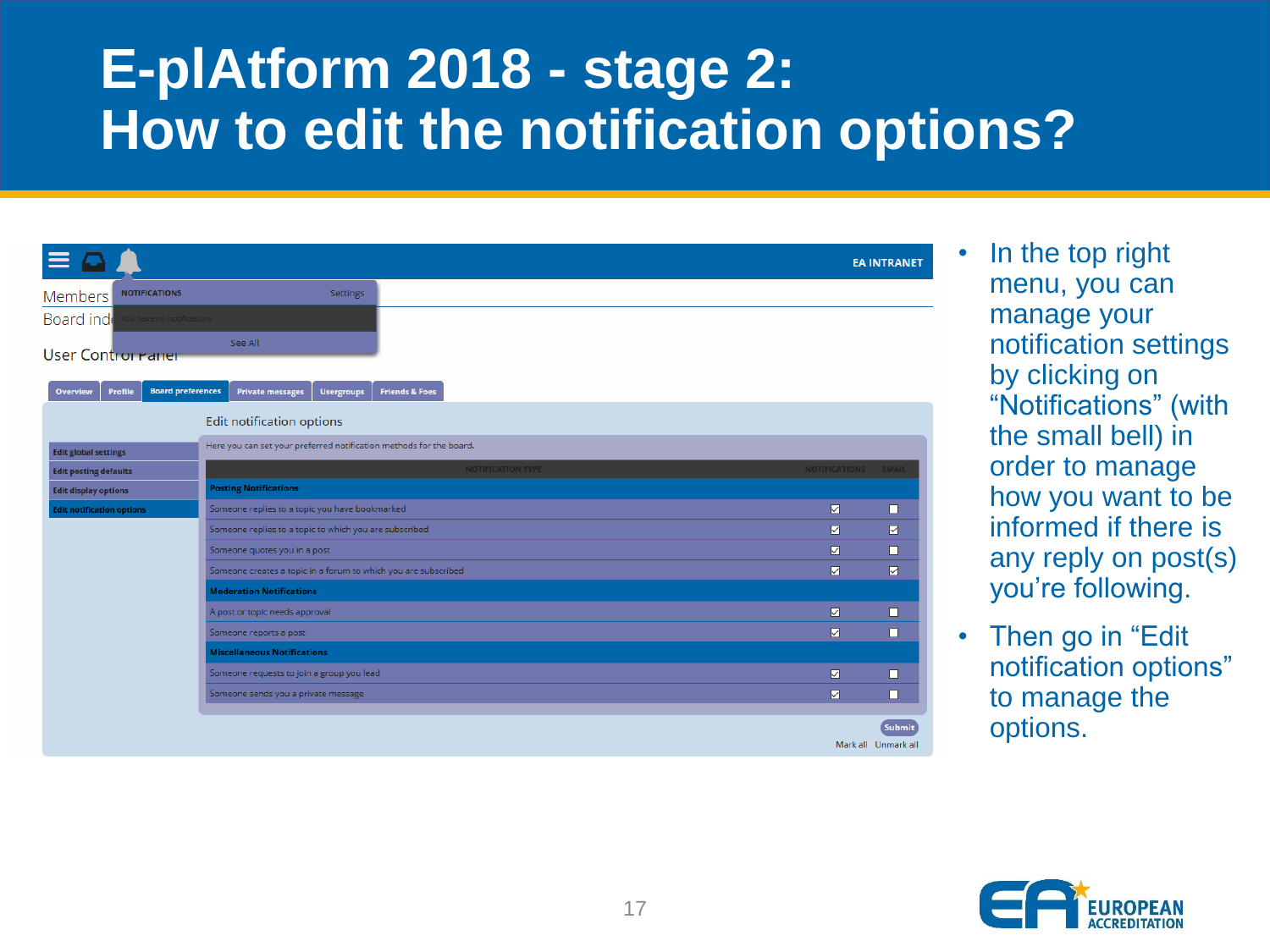## <span id="page-17-0"></span>**E-plAtform 2018 - stage 2: How to subscribe to a Sub-forum?**



- To get notifications when a new topic is created in a subforum, you can subscribe to the subforum. You will receive an email and/or a notification on your board (depending on what you selected, information on [slide 16\)](#page-16-0)
- To subscribe to a sub-forum you're interested in, click on the Burger Menu and click on "Subscribe forum". To unsubscribe to a sub-forum you don't want to follow anymore, click on the Burger Menu, then on "Unsubscribe forum"